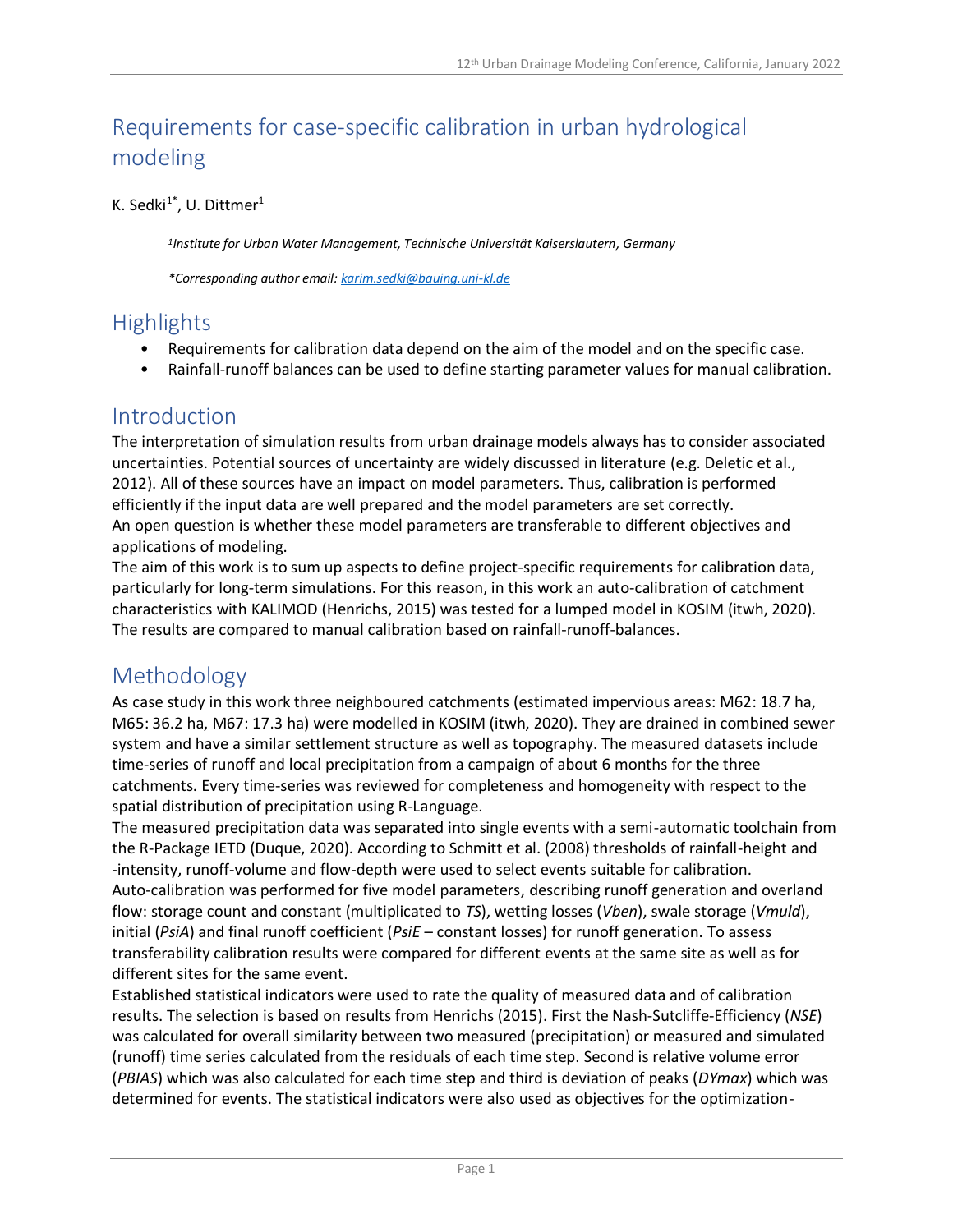algorithm AMALGAM (A Multi-Algorithm Genetically Adaptive Multiobjective method) for multiobjective optimization implemented in KALIMOD.

The measured combined sewer runoff was devided into dry and wet weather flows as basis for rainfallrunoff balancing. The stormwater fraction is used to determine the parameter *x<sup>k</sup>* (Schmitt et al. 2008). The parameter  $x_k$  is used to evaluate whether the estimated impervious area is over- or underestimated. It is calculated by rainfall-caused runoff volume (*VR*) related to precipitation volume (*VN,eff*, without initial losses) for each event:  $x_k = V_R \cdot V_{N,eff}^{-1}$ .

The resulting parameter-sets for calibrated events were used to identify limitations in the transmission of calibration results. At least *x<sup>k</sup>* is compared for all calibrated events to the resulting value of the autocalibration for the model parameter *PsiE*, to evaluate if it is possible to use *x<sup>k</sup>* instead of a manual or automatic calibration.

Uncertainties were quantified for the processed calibration using a concept by Jin et al. (2010) with Average Relative Interval Length (*ARIL*) and counting the simulation-results *Within Bounds*. The GLUEmethod (Generalised Likelihood Uncertainty Estimation by Beven & Binley 1992) was not applied to avoid the subjective formulation of uncertainty-distribution (Freni et al., 2009).

### Results and discussion

Sensitivity analyses confirmed that *PsiE* has the strongest impact on simulation results compared to other parameters. Therefore, *PsiE* is focused in the following. The resulting parameter-values from the auto-calibration showed that calibration has to be made for every single catchment and has limitations in transferability due to catchment characteristics and in particular due to assessment of impervious area. Therefore, comparison of *x<sup>k</sup>* and resulting *PsiE* for five events per studied catchment (M62, M65 and M67) showed minor deviations and confirmed the approach about importance of basics determination, especially for impervious area (Figure 1). Finally, *x<sup>k</sup>* should only be used as start value for manual or auto-calibration. This approach is justified by the parameter-sensitivity which is very sensitive for *PsiE*. The uncertainty-quantification in Figure 1 shows high *ARIL*-values and mid-range values within 5-%-minimum and maximum-quantile (*Within bounds*).



**Figure 1.** Calibration results of individual events (le.) for parameter *PsiE* compared to *x<sup>k</sup>* for evaluation of estimated imperviousness and (ri.) for uncertainty assessment following Jin et al. (2010).

Other tested parameters were also be calibrated for optimal solutions, but the efficiency-markers used (*NSE*, *PBIAS* and *DYmax*) were not able to achieve complete congruence of measured and simulated time series. For this reason, the pareto-optimal solutions leads to the necessity of assessments of